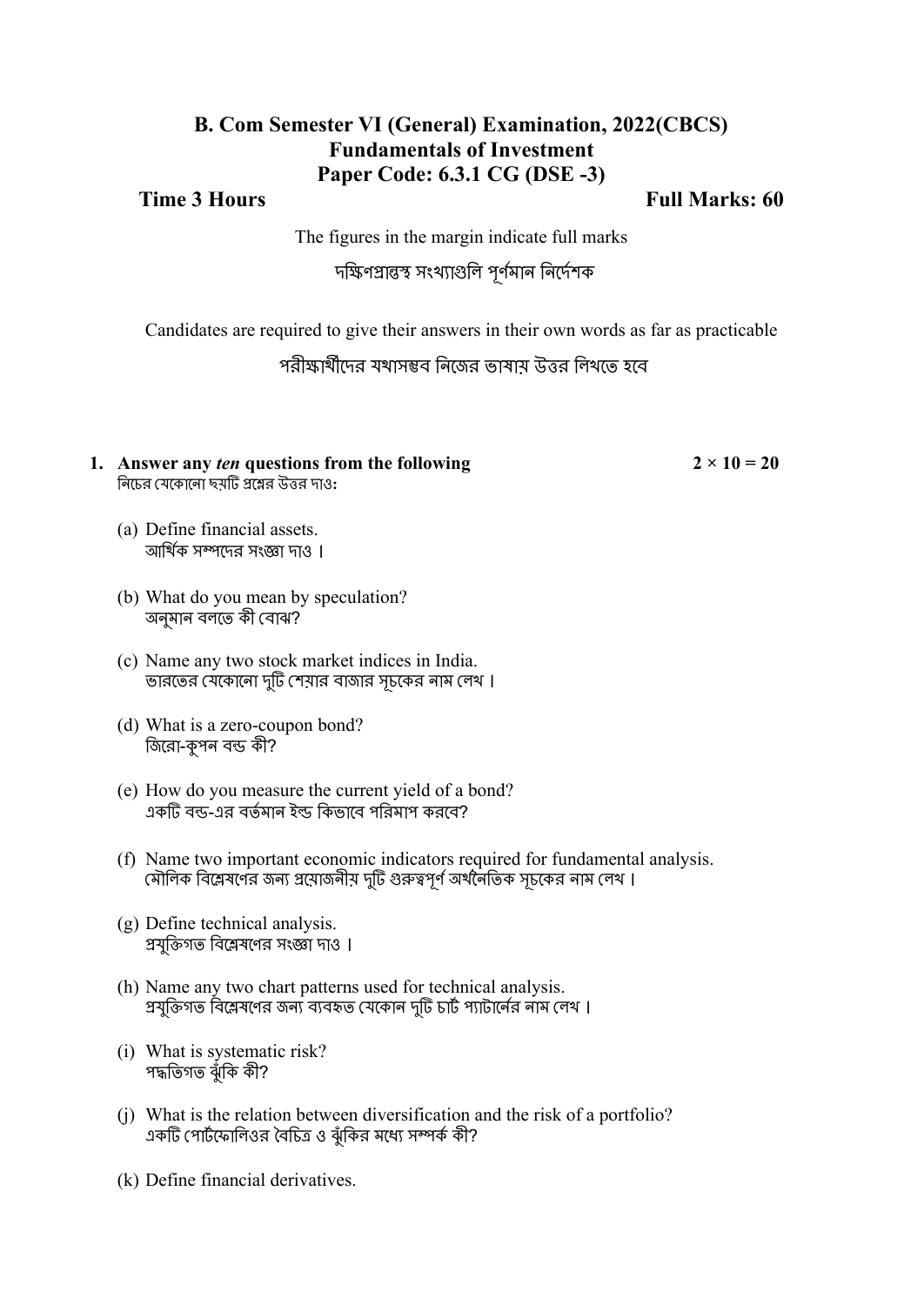আর্থিক ডেরিভেটিভ-এর সংজ্ঞা দাও ।

- (l) What do you mean by the premium of an options contract? একটি অপশনস চুক্তির প্রিমিয়াম বলতে কী বোঝো ?
- (m) What is the primary difference between futures and forward contracts? একটি ফিউচারস এবং একটি ফরওয়ার্ড চক্তির মধ্যে প্রাথমিক পার্থ্যক্য কী ?
- (n) State the relation between RoE (Return on Equity) and the growth rate of earnings. ইকুইটি রিটার্ন এবং উপার্জন বৃদ্ধির হারের মধ্যে সম্পর্কটি লেখ ।
- (o) What will be the impact on bond prices if the market interest rate increases? বাজারে সুদের হার বাড়লে বন্ডের দামের উপর কীকি প্রভাব পড়বে ?
- **2.** Answer any *four* questions from the following  $5 \times 4 = 20$ নি চে র যে ক োন ো চারটি প্রশ্নে র উত্তর দাও**:**
	- (a) Write a short note on the Indian securities market. ভারতীয় সিক্যুরিটি মার্কেট সম্পর্কে একটি সংক্ষিপ্ত টীকা লেখ।
	- (b) Briefly explain Dow theory in technical analysis. প্রযুক্তিগত বিশ্লেষণের অন্তর্গত ডাও তত্বকে সংক্ষেপে ব্যাখ্যা কর ।
	- (c) Differentiate between primary market and secondary market. প্রাথমিক বাজার এবং সেকেন্ডারি বাজারের মধ্যে পার্থক্য লেখ ।
	- (d) The expected dividend per share of Vishnu Limited is Rs. 50. The dividend is expected to grow at a rate of 6% per year. If the expected rate of return is 16%, what should be the fair market value of the share?

ইংরেজি প্রশ্ন দ্রষ্টব্য।

(e) A company's bonds have a par value of Rs. 100, mature in 7 years and carry a coupon rate of 12% payable semi-annually. If the appropriate discount rate is 16%, what price should the bond sell in the market?

ইংরেজি প্রশ্ন দ্রষ্টব্য ।

(f) Write a short note on Securities and Exchange Board of India (SEBI). সিকিউরিটিস এন্ড এক্সচেঞ্জ বোর্ড অফ ইন্ডিয়া (SEBI) সম্পর্কে একটি সংক্ষিপ্ত টীকা লেথ।

#### **3.** Answer any *two* questions from the following  $10 \times 2 = 20$ নি চে র যে ক োন ো দটিু প্রশ্নে র উত্তর দাও**:**

(a) What is Beta  $(\beta)$  of a stock and how is it interpreted?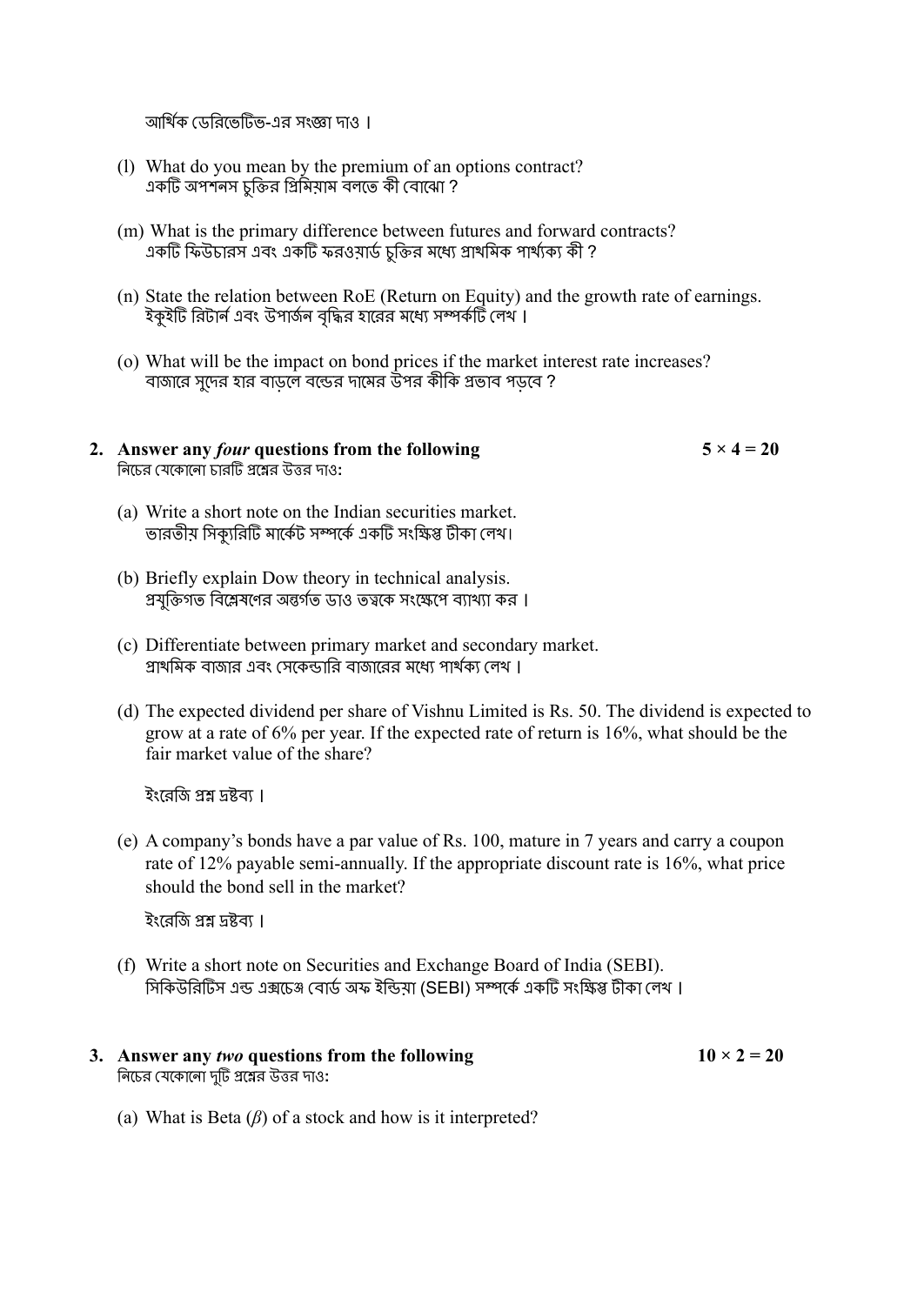The risk-free rate of return is 10%. Market rate of return is 14%. Calculate the required rate of return of a stock if its Beta is 1.25. How will the required rate of return of the stock change if the Beta of the stock reduces to 0.75?

ইংরেজি প্রশ্ন দ্রষ্টব্য ।

- (b) How do you differentiate between an options contract and a futures contract? With the help of diagrams explain the pay-off structures of put options. কিভাবে একটি অপশনস চুক্তি এবং একটি ফিউচারস চুক্তির পার্থক্য করবে ? রেখাচিত্রের সাহায্যে পুট-অপশনস এর লাভ-ক্ষতি র ধরণ ব্যাখ্যা কর ।
- (c) What is investment? Explain the objectives of investment. Discuss different types of investments in India context. বিনিয়োগ কী ? বিনিয়োগের উদ্দেশ্য ব্যাখ্যা কর । ভারতের প্রেখ্যাপটে বিভিন্ন ধরণের বিনিয়োগ নিয়ে আলোচনা কর।
- (d) What is investors' protection? State the importance of investors' protection. Briefly explain investors' grievance redressal mechanism at SEBI. বিনিয়োগকারীদের সুরখ্যা বলতে কী বোঝো ? বিনিয়োগকারীদের সুরক্ষার গুরুত্ব বিবৃত কর । SEBI কর্তৃক বিনিয়োগকারীদের অভিযোগ নিস্পত্তির পদ্ধতি সংক্ষেপে ব্যাখ্যা কর ।

**End of Question Paper**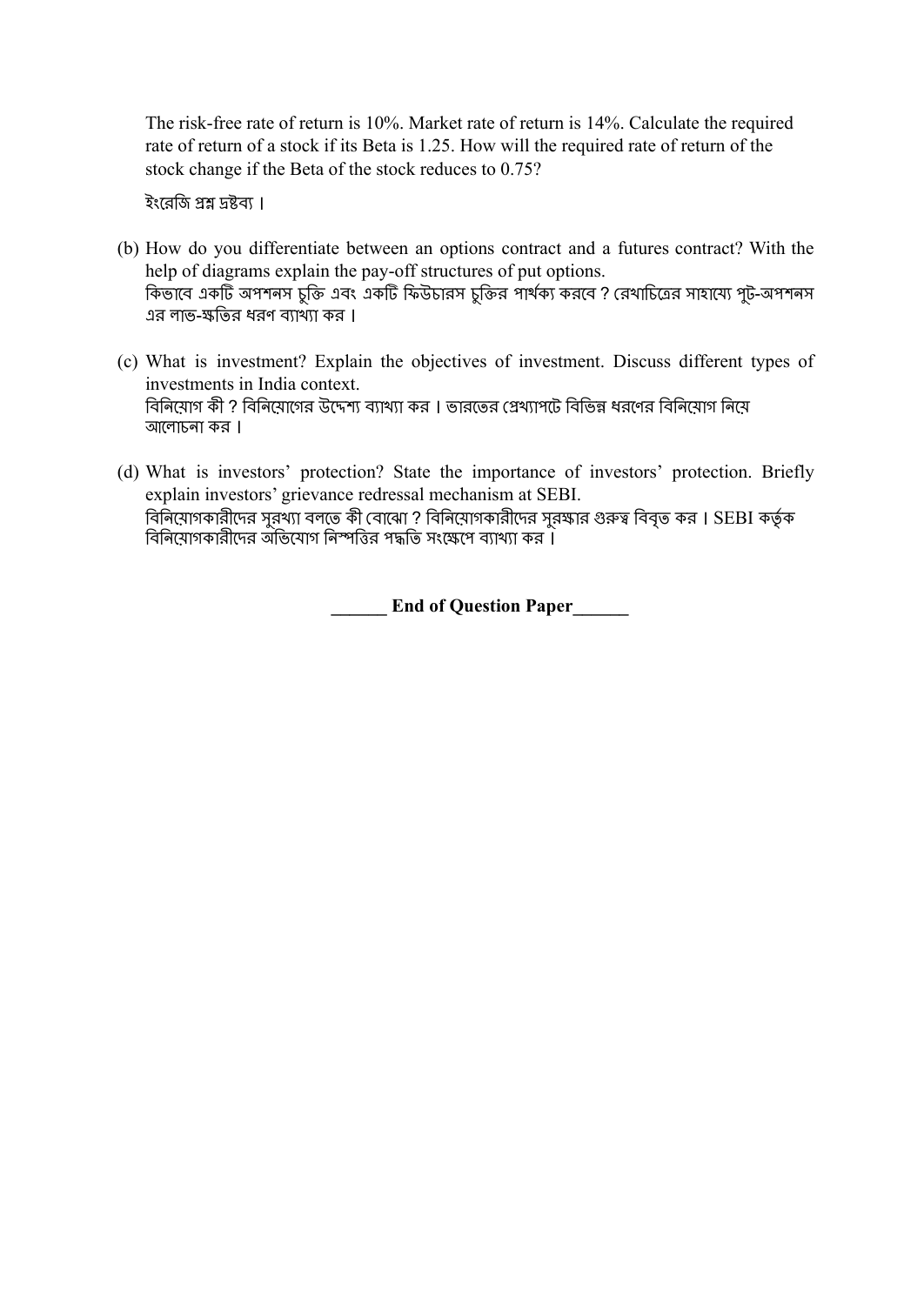# **B.Com. Semester VI (General) Examination, 2022(CBCS) Subject: Indirect Tax Law Paper: DSE-3 (6.3.2 CG)**

# **Time: 3 Hours Full Marks: 60**

*The figures in the margin indicate full marks Candidates are required to give their answers in their own words as far as practicable* দক্ষিণপ্রান্তস্থ সংখ্যাগুলি প্রশ্নের মান নির্দেশক পরীক্ষার্থীরা যথাসম্ভব নিজের ভাষায় উত্তর দাও

## **1.** Answer any ten questions  $2x10 = 20$

যে কোনো দশটি প্রশ্নের উত্তর দাও

- (i) Mr Amitav owns agricultural land. He gave the agricultural land on lease for non-agricultural purposes to Ambani on yearly rent of Rs. 20 lakhs. This lease is for 3 years. Is the transaction supply of service? (ইংরে জি প্রশ্ন দ্রষ্টব্য)
- (ii) The aggregate turnover of Mr Adani is Rs. 30, 00,000. He has two branches. Turnover of the Mumbai branch is Rs. 7, 00,000. Turnover of Delhi branch is Rs. 23, 00,000. Is Mr Adani a small taxable person? (ইংরে জি প্রশ্ন দ্রষ্টব্য)
- (iii) Mr.Meheta transfers 1000 debentures of A Ltd. to Mr Akash for a consideration of Rs. 8, 65000. The date of the transaction is July 20, 2020. Is GST applicable for this transaction? (ইংরে জি প্রশ্ন দ্রষ্টব্য)
- (iv) Mr Sudin, a registered person in GST, is a flower dealer in Kolkata. On July 28, 2020, he sells roses for decoration purposes for Rs. 1, 25,000 to an interior decorator. Explain the liability of GST for this transaction.

### (ইংরে জি প্রশ্ন দ্রষ্টব্য)

(v) On August 23, 2020, Mr Dilip transfers a plot of land situated in Durgapur to Mr Amit for a consideration of Rs. 80 lakhs. Consideration is, however, payable in instalments. Explain the liability of GST for this transaction.

(ইংরে জি প্রশ্ন দ্রষ্টব্য)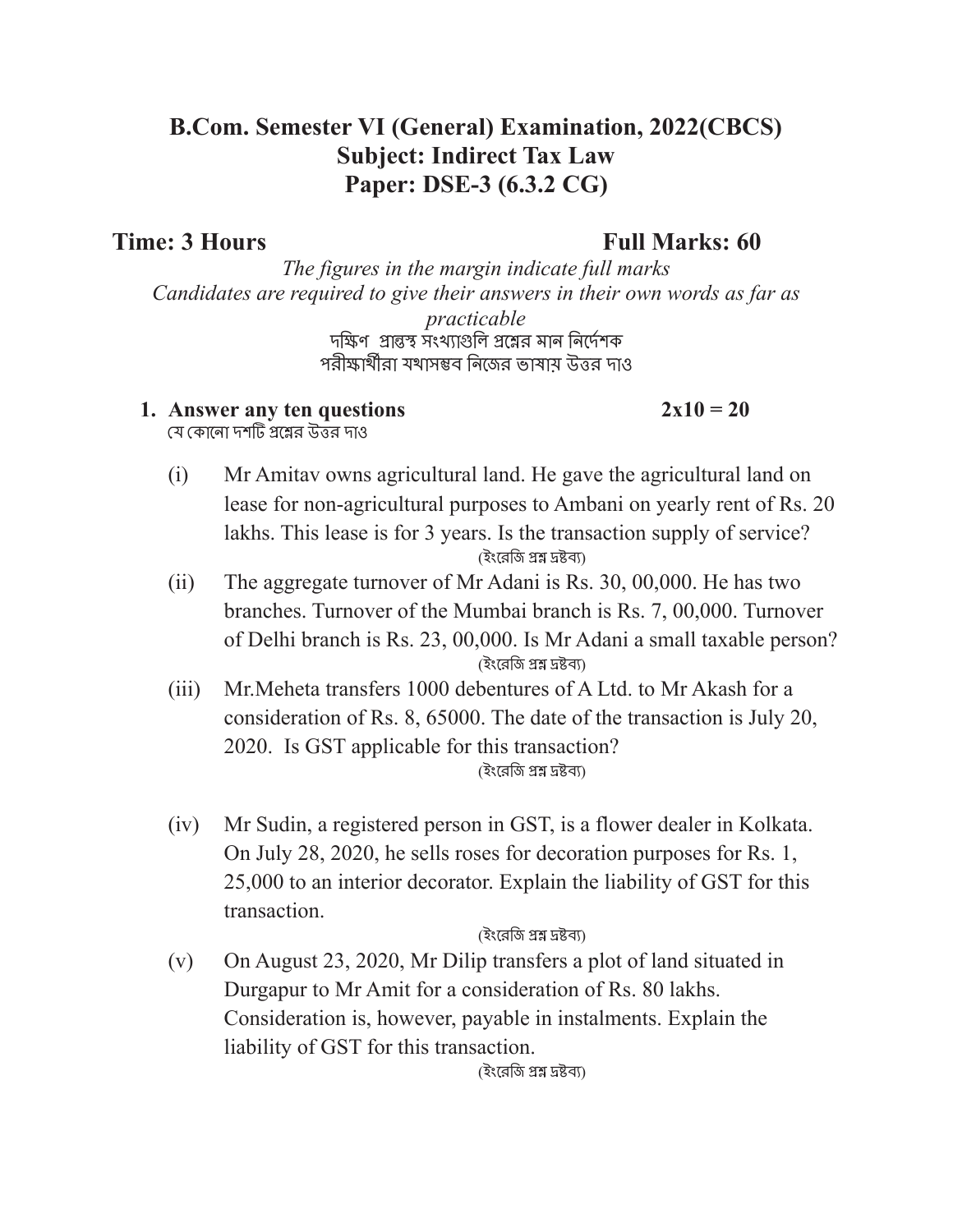(vi) Mrs Anamika sells his old TV to a TV dealer for Rs.5, 600. Mrs Anamika is not a registered person under GST. The TV dealer is a registered person under GST. Explain the liability of GST in the hands of Mrs Anamika and the TV dealer in this case.

### (ইংরেজি প্রশ্ন দ্রষ্টব্য)

(vii) Ajmer Sharif Dargha owns a residential complex in Ajmer Sharif. Dargha Committee gave the complex for rent to pilgrims, who visited Ajmer Sharif for Darshan. The daily rent of these units is as follows-Category A Rs. 800 per day, Category B Rs. 1,500 per day and Category C Rs. 3,500 per day. Explain the GST liability for these services.

(ইংরে জি প্রশ্ন দ্রষ্টব্য)

- (viii) Mr Sundaram, a renowned fashion designer, has a GST registration from Kolkata. He wants to organize two fashion shows, one in Mumbai and another in Dubai. Sundaram engages Solomon of Dubai to supervise the fashion show event in Dubai and engages Amitabh Bachchan to supervise the Mumbai event. Mr Solomon will charge a fee of Rs. 23 lakhs and Mr Bachchan will charge a fee of Rs. 12 Lakhs for the events. Find out the place of supply in these cases. (ইংরে জি প্রশ্ন দ্রষ্টব্য)
- (ix) X Ltd. has GST registration from Delhi. On December 10, 2020, it purchases a Dubai-Delhi air ticket from Air India for one of its chief executive officers for Rs. 1,10,000 + applicable GST. Find out the place of supply.

(ইংরে জি প্রশ্ন দ্রষ্টব্য)

(x) Give your opinion about the Input tax credit of IGST utilized to pay SGST.

IGST এর উপর ইনপুট ট্যাক্স ক্রেডিট SGST প্রদানে ব্যবহৃত হওয়া সম্পর্কে তোমার মতামত দাও I

(xi) Give your opinion about the Input tax credit of IGST utilized to pay CGST.

IGST এর উপর ইনপুট ট্যাক্স ক্রেডিট CGST প্রদানে ব্যবহৃত হওয়া সম্পর্কে তোমার মতামত দাও I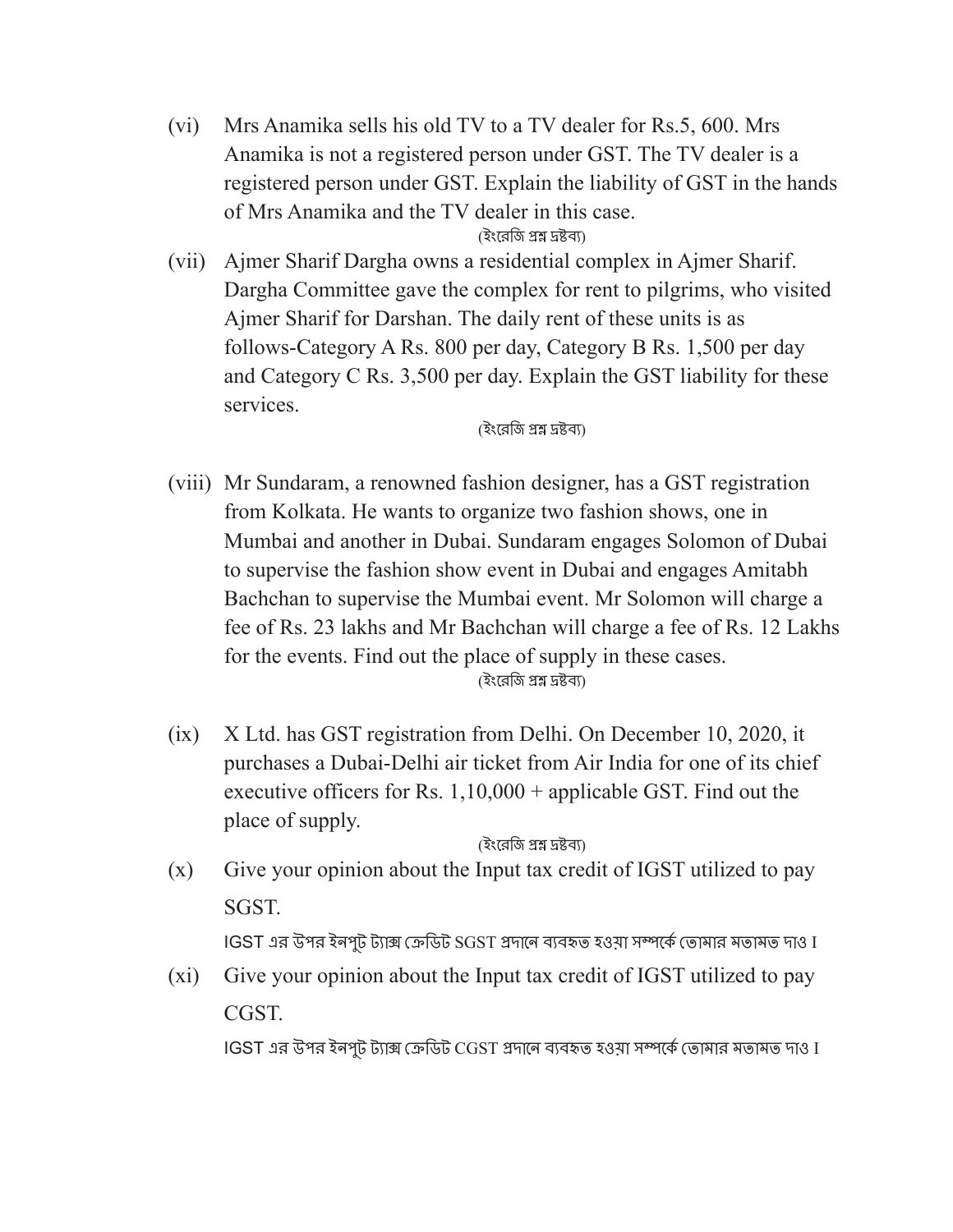- (xii) Give your opinion about the Input tax credit of CGST utilized to pay SGST. CGST এর উপর ইনপুট ট্যাক্স ক্রেডিট SGST প্রদানে ব্যবহৃত হওয়া সম্পর্কে তোমার মতামত দাও I
- (xiii) Give your opinion about the Input tax credit of SGST utilized to pay **CGST**  $\operatorname{SGST}$  এর উপর ইনপ্ট ট্যাক্স ক্রেডিট  $\operatorname{CGST}$  প্রদানে ব্যবহৃত হওয়া সম্পর্কে তোমার মতামত দাও I
- (xiv) Give your opinion about the Input tax credit of CGST utilized to pay IGST.

CGST এর উপর ইনপুট ট্যাক্স ক্রেডিট IGST প্রদানে ব্যবহৃত হওয়া সম্পর্কে তোমার মতামত দাও I

(xv) Give your opinion about the Input tax credit of SGST utilized to pay IGST.

 $S$ GST এর উপর ইনপুট ট্যাক্স ক্রেডিট IGST প্রদানে ব্যবহৃত হওয়া সম্পর্কে তোমার মতামত দাও I

#### **2. Answer any four questions 5**  $x$  **4**  $=$  **20** যে কোনো চারটি প্রশ্নের উত্তর দাও

(a) "Goods and Service Tax (GST) subsumed major indirect taxes in India". Mentions the indirect taxes subsumed through GST Act 2017. "পণ্য এবং সেবা কর আইন প্রধান পরোক্ষ কর গুলিকে একত্রিত করেছে," GST আইন 2017 তে একত্রিত করা হয়েছে

এরূপ পরোক্ষ কর গুলির নাম উল্লেখ করো I

- (b) GST is a destination-based tax. Determine the place of supply in the following cases : জি এস টি গন্তব্যস্থান ভিত্তিক কর , নিম্নলিখিত ক্ষেত্রে সরবরাহের গন্তব্যস্থান নির্ণয় করো :
	- (i) Mr A of Mumbai, Maharashtra sells 10 TV sets to Mr B of Nagpur, Maharashtra.
	- (ii) Mr C of Mumbai, Maharashtra sells 30 TV sets to Mr D of Bangalore, Karnataka.
	- (iii) Mr E in Lucknow buys goods from Mr F in Mumbai (Maharashtra). The buyer requests the seller to send the goods to Nagpur(Maharashtra)
	- (iv) Mr G of Mumbai, Maharashtra gets an order of 100 TV sets from Samsung Ltd. of Chennai, Tamil Nadu. Samsung Ltd mentions that it will arrange its own transportation and take TV sets from Mr G's ex-factory.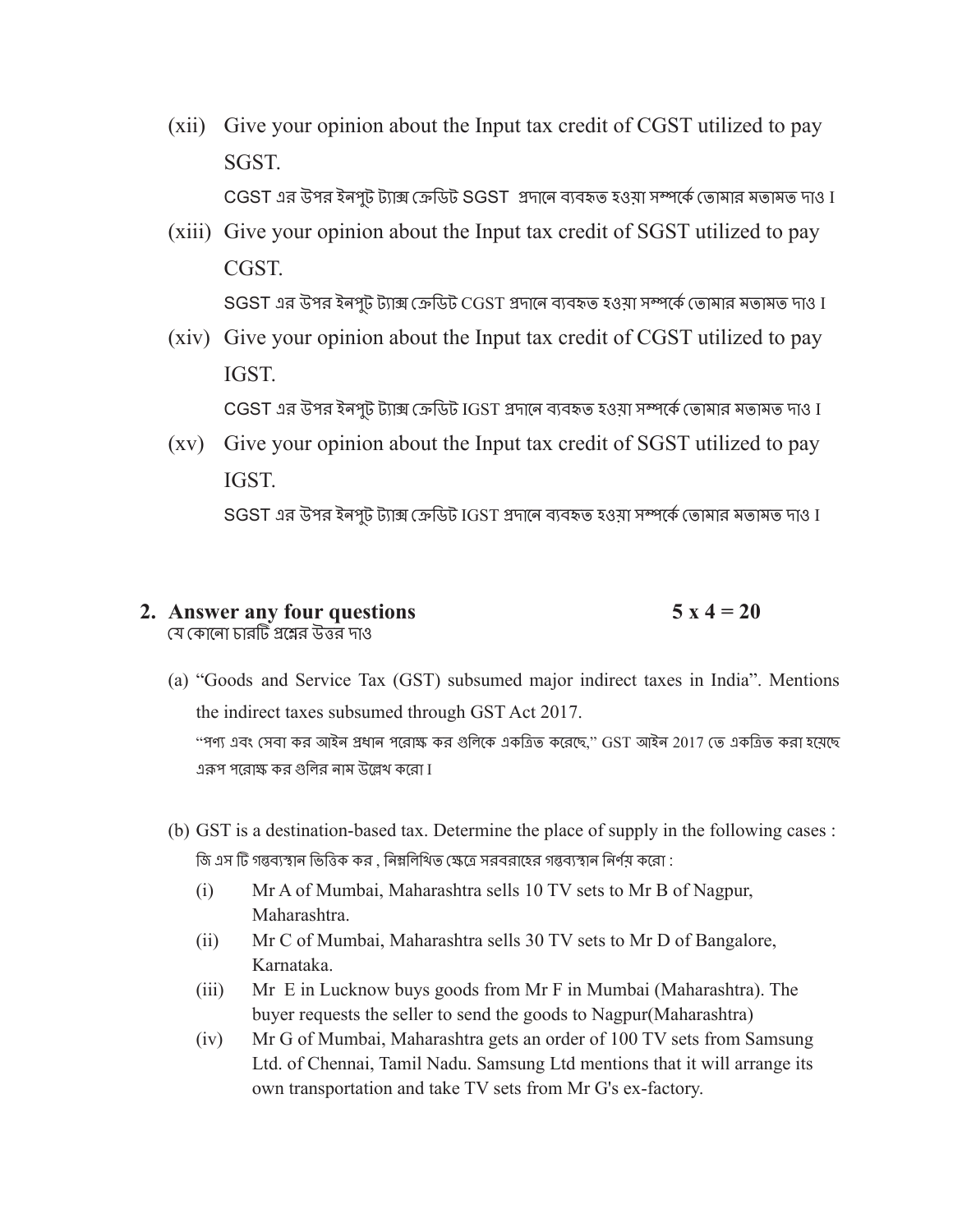(v) Mr H of Mumbai, Maharashtra orders a mobile from Amazon, to deliver his mother in Lucknow (UP) as a gift. M/S ABC (online seller registered in Gujarat) processes the order and sends the mobile accordingly and Amazon bills Mr H.

(ইংরে জি প্রশ্ন দ্রষ্টব্য)

- (c) Mention the differences between Small Supplies and Composition Scheme. ক্ষুদ্র সরবরাহ এবং কম্পোজিশন স্কিম এর মধ্যে পার্থক্যগুলো উল্লেথ করো I
- (d) Who should obtain the GST registration? What are the documents required for GST registration? Mention the penalty for not obtaining GST registration. কাদের জি এস টি নিবন্ধন নেওয়া উচিত ? কী কী নথি জি এস টি নিবন্ধনের জন্য প্রয়োজন এবং নিবন্ধন না করার জন্য শাস্তির উল্লেখ করো I
- (e) From the given information calculate the input tax credit available to the suppliers and also the revenue (GST) available to the concerned State and Central government : Mr Sushil Agrawal of Gujarat supplies Mr Akbar of Gujarat. The taxable value of supply is Rs. 2, 00,000. Mr Agrawal does not have any input tax credit. Mr Akbar supplies the same goods after making value addition at the rate of 30 per cent. The recipient of the supply is Mr Arun of Gujarat. The rate of GST applicable is 18%. (ইংরে জি প্রশ্ন দ্রষ্টব্য)
- (f) From the given information calculate the input tax credit available to the suppliers and also the revenue (GST) available to the concerned State Governments and Central Governments:

Mr A, of Bihar, supplies goods to B of Bihar. The taxable value of supplies is Rs. 5, 00,000. A does not have any input tax credit.. M. B supplies the same goods after making value addition at the rate of 40 per cent. The recipient of the supply is Z of West Bengal. The rate of GST applicable is 12 per cent.

(ইংরে জি প্রশ্ন দ্রষ্টব্য)

## **3. Answer** any two questions **10**  $x = 20$

যে কোনো দুটি প্রশ্নের উত্তর দাও

(a) Define the terms Person and Business in relation to GST.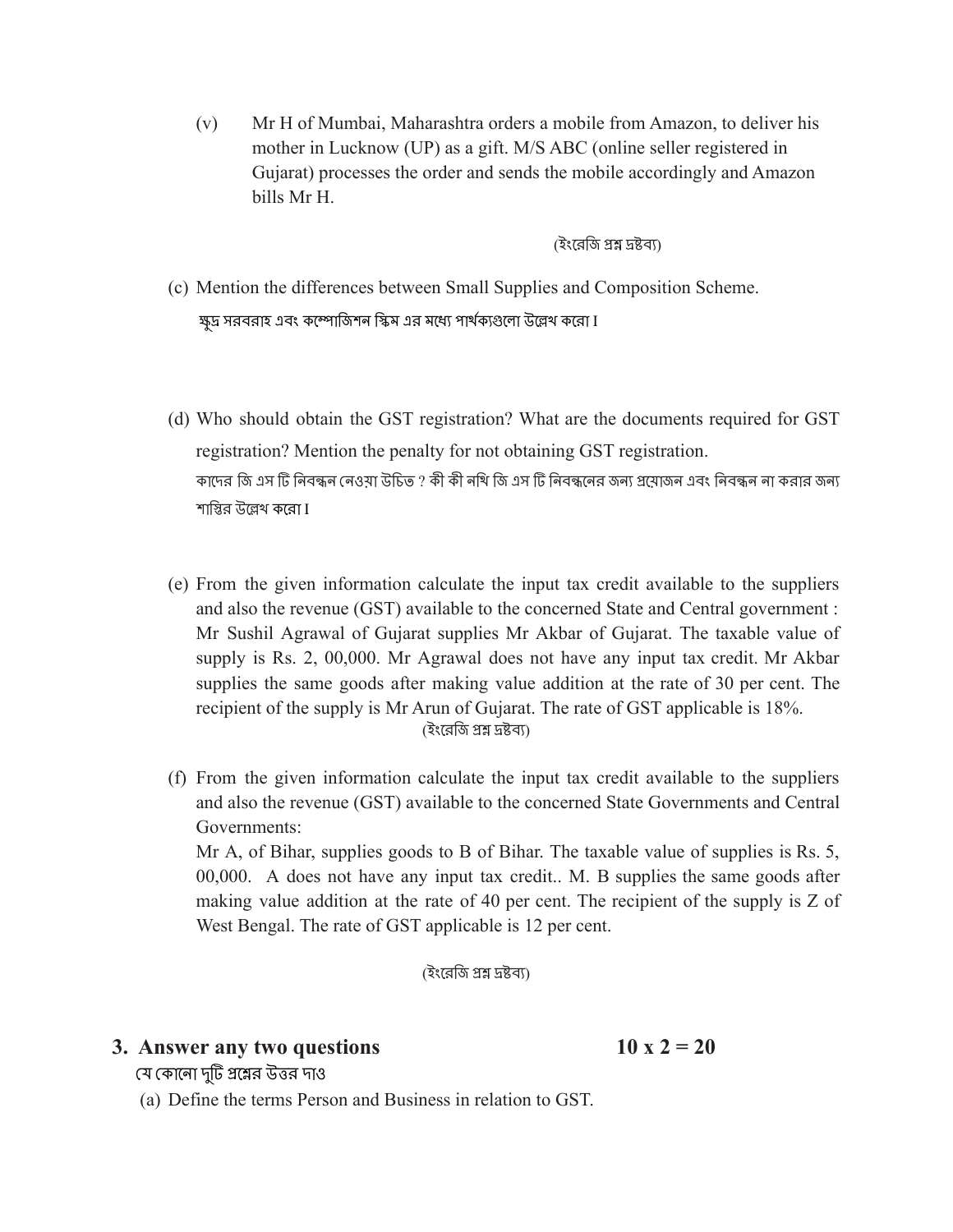জি এস টি আইন অনুযায়ী ব্যক্তি এবং ব্যবসা কথাগুলির সংজ্ঞা দাও I

(b) Bijoy of Hyderabad owns the following properties in Telangana. Find out GST liability for the quarter ending June 30, 2020.

All figures are exclusive of GST if any. GST rate is 12 per cent-

- (i) Commercial property given on rent to a recognized college affiliated with Osmania University (municipal tax paid by Bijoy Rs. 75,000) Rs 30, 75000.
- (ii) A vacant plot of land was given on rent for animal husbandry (municipal tax paid by Bijoy Rs. 10,000).
- (iii) A residential building is given on rent to a departmental store for placing vending machines (municipal tax paid by Bijoy Rs. 30,000).
- (iv) Terrace of a residential building given on rent to Airtel for erecting communication tower (municipal tax of terrace paid by Bijoy Rs. 10,000)
- (v) Renting of a building for organizing entertainment events on a temporary basis (municipal tax is zero) Rs. 80,000.

(ইংরে জি প্রশ্ন দ্রষ্টব্য)

(c) (i) Kamal is a chartered accountant based in Chennai. He has GST registration from Tamil Nadu (he does not have GST registration in any other State/Union Territory). He provides tax consultancy to Y Ltd. (consultancy fee being Rs. 7, 00,000 + GST). Y Ltd. has transferred residential buildings situated near its Nasik factory. Kamal has provided tax consultancy from his Chennai office and consultancy pertains to different methods of minimizing capital gains tax liability of Y Ltd. What is the place of supply in this case? Determine the amount of GST (assume that rate is 18 per cent)

(ii) Bimal is an architect. He heads one of the leading architecture and design companies and practices in the country with offices in Chennai and Madurai. He has GST registration from Tamil Nadu (he does not have GST registration in any other State/Union Territory). He has prepared building plans for Z Ltd for its factory situated in Nagpur. The team of Bimal from the Chennai office prepares building plans. Z Ltd. completes construction work under the supervision of Bimal (on only a few occasions, Bimal has visited Nagpur). The consultancy fee charged by Bimal is Rs. 30 lakhs + GST. What is the place of supply in this case? Determine the amount of GST (assume that GST rate is 18 per cent).

(ইংরে জি প্রশ্ন দ্রষ্টব্য)

(d) State, in brief, the basic concepts of Customs Law. Explain the concept of countervailing and Anti-Dumping Duty relating to Customs Law.